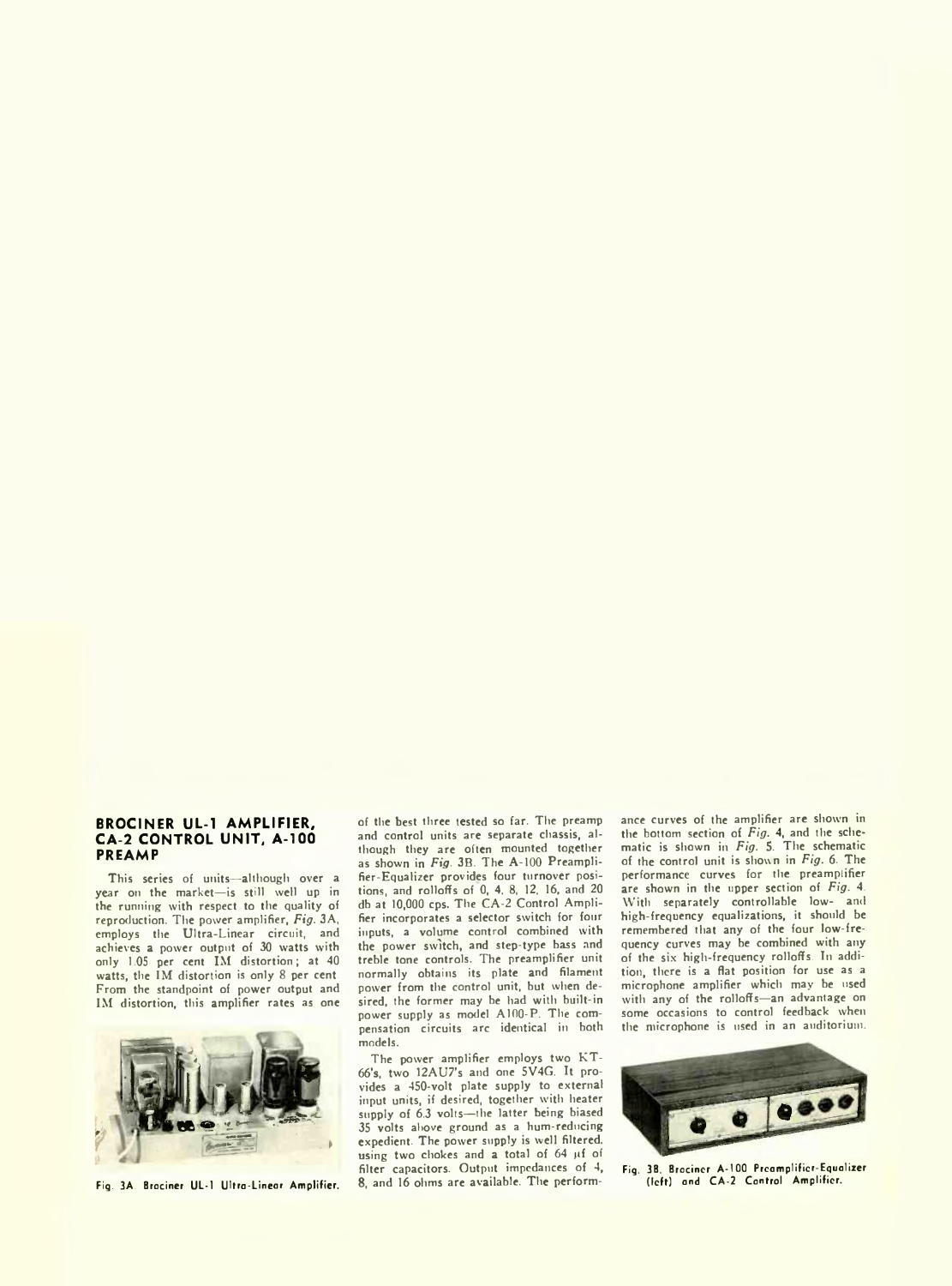## **Equipment Report (Cont'd)**



Fig. 4. Performance curves for the Brociner amplifier, preamplifier, and control unit.

An inspection of these curves shows that they cover most of the record equalization curves now in use—the RIAA curve being most nearly approximated by the RCA-LP low-frequency curve and the - 12 high-frequency curve.

The curves for the tone controls on the Control Amplifier are shown in the center section of *Fig.* 4. These are somewhat misleading because of the fact that the controls are actually step switches, while the limits or maximum curves are shown. A total of eight positions is provided on each of the controls, which gives sufficient flexibility for the most critical use, and still permits the user to duplicate settings more readily than is possible with continuous-type controls.

At the auxiliary inputs, of which three are available, the control unit and power amplifier are flat within  $\pm 0.5$  db from 20 to 20,000 cps at the flat settings of the controls. A signal input of 0.28 volts is required at the auxiliary inputs to provide a 1-watt output from the power amplifier. The power amplifier alone requires an input of 0.47 volts to give an output of 1 watt.

An input signal of .002 volts is required at the phono input jack to give the same 1-watt output from the power amplifier, and a signal of only .00003 volts will give a 1-watt output from the microphone jack —sufficient gain to work with a low-impedance broadcast-type microphone.

In listening tests, the operation of the



Fig. 5. Schematic of the UL-1 power amplifier.

amplifier was considered smooth, free from pops when switching equalization or from input to input. This is an important point when using the presently popular superhigh-frequency units, since the pops or switching clicks are composed largely of high-frequency transients which can permanently damage the delicate voice-coil suspensions of these units.

A hum-adjusting potentiometer is provided on the control amplifier chassis. This is a potentiometer across the heater leads to allow adjustment for minimum hum. The heaters are biased approximately 133 volts above ground, and the control range of the hum adjusting potentiometer is greater than 10 db from optimum position to the poorest.

A tape recorder output is provided ahead

of the volume control—providing a signal of approximately 2 volts for normal inputs. The control amplifier power supply employs selenium rectifiers, and is well filtered. A power receptacle is available for plugging in the power amplifier, and on its chassis two more outlets are available for phonograph motors, tape recorder, or other accessories.

The input circuit of the preamplifierequalizer unit is somewhat out of the ordinary in that it provides for both constant velocity and constant amplitude pickups. All magnetics fall in the first class while the Weathers capacitance pickup and crystal and ceramic units are of the second type. The circuit provides proper termination for all current types of magnetic pickups.



Fig. 6. Schematic of the CA-2 control amplifier.